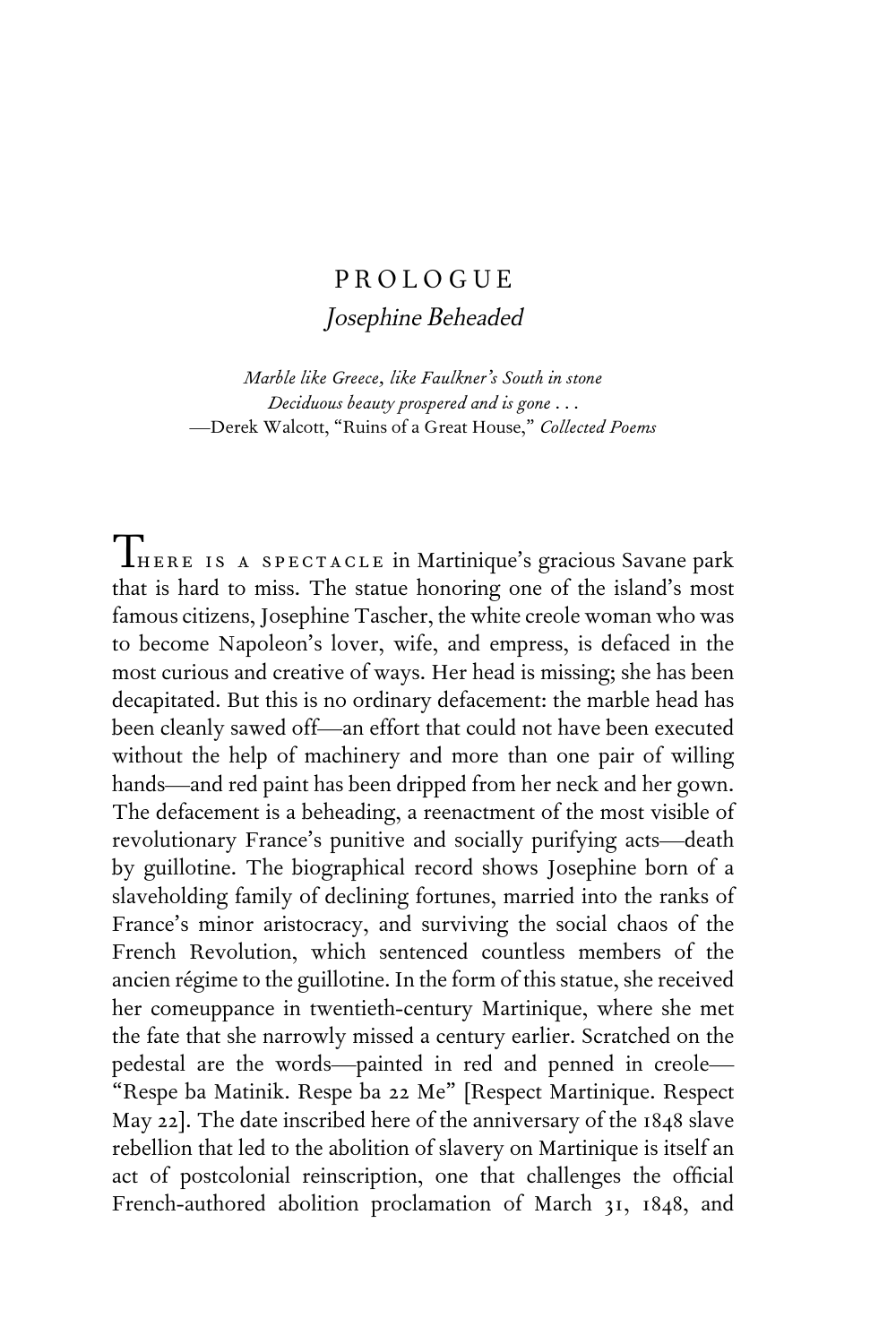## 2 CULTURAL CONUNDRUMS



Statue of Josephine in Fort-de-France, Martinique, today. (Photo by Christian Gallion.)

makes the enslaved the rightful heirs to their own historical destiny. Josephine's symbolic disfigurement is an act of retribution for the cumulative shame of the island's colonial history, a history of slavery and dominion from France that is not yet over. Today, Martinique is still a department of France.

The creole heiress's beheading, like her contradictory embodiment as a figure of Martinican identity, maps the reciprocal economies at the heart of many Caribbean postcolonial performances. The defacement of Josephine's image brings to center stage the debates—about gender, race, and power—that have placed the West Indian–born white woman at the vortex of Caribbean social passions for over two centuries, and many of these debates are the subject of this book.<sup>1</sup> Josephine's biography engages all these dualities. Born to a slaveholding dynasty that made its female members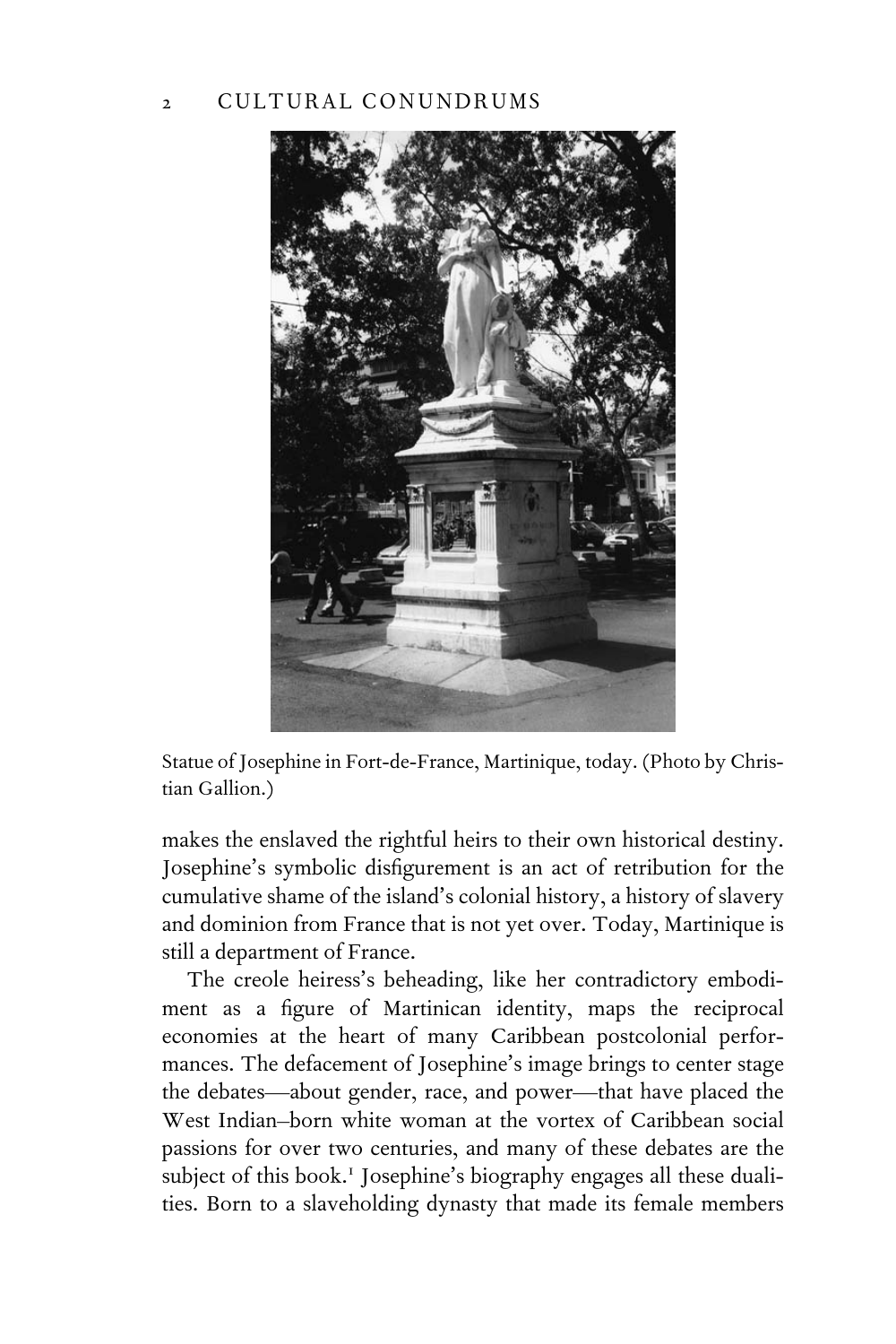beneficiaries of the plantocratic privileges rendered to landed whites, she was a pawn in the patriarchal structuration to reproduce its hold on sugar and slavery. Shipped to France at sixteen to be partner to a marriage scheme that was to secure the financial viability of her father's failing estate, Marie-Josephe-Rose Tascher de la Pagerie was soon abandoned by her profligate husband, who preferred the company of his military officers and mistresses to the dreary domesticism of life as a father and husband. Alone with her two children, the Viscountess de Beauharnais spent much of her twenties cultivating her charm and youthful good looks in exchange for sexual liaisons with powerful men who could offer financial support to her and her family. With the arrival of revolutionary fervor in Paris, her creole identity came in handy for yet other means of her self-preservation: not only were Frenchmen captivated by her languid body movements and the delicious way she dropped the *r*'s from her speech, a habit she undoubtedly picked up from the accents of her black and mulatto domestic slaves; but in styling herself as an "American," she could claim an ancestral destiny with democrats and lovers of freedom. Yet her affairs with influential men in the First Assembly of Notablessuch as the profligate Paul Vicompte de Barras, whose sensuous orgies with women and young men matched the intensity of Revolutionary Tribunal bloodletting—could not stop her imprisonment in the notorious Carmelite Prison in 1794. In these fetid halls she began a frenzied intimacy with a fellow prisoner, General Lazare Hoche, in the hopes that the sexual coupling could bring pregnancy and a few months' reprieve from the guillotine. Released from prison with the restoration of the National Convention some few months later, Josephine knew more than ever the benefits that come with a permanent attachment to a powerful man. When she met the thin, nervous, badly dressed Napoleon Bonaparte at a soiree hosted by Barras, she used every feminine art at her disposal to flatter and seduce the young artillery officer. The Corsican was twenty-four; Josephine was thirty-one, a widow (her ex-husband, Vicompte de Beauharnais, was guillotined after a brief career in republican politics) desperate for a marriage that had evaded her despite the legendary charms of her fine figure—which was visible to all in her transparent Empire dresses and the perfection of a toilette routine that consumed some three hours of her day. No cosmetic, however, could disguise the rotted teeth that she tried desperately to hide; those black stumps showed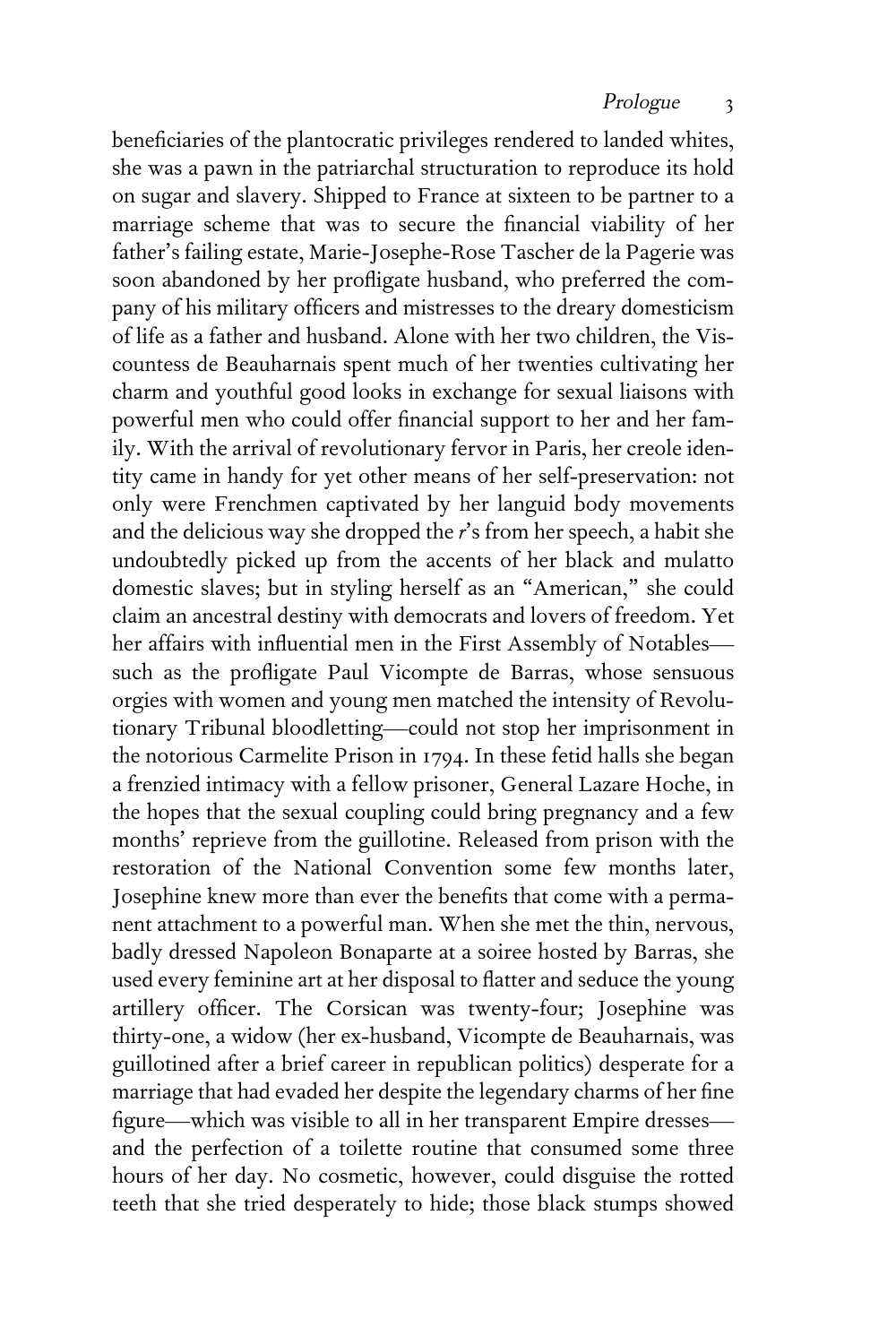the signs of her age and the hundred-day incarceration at the Carmelite, a veritable lifetime of worry, starvation, and near death.<sup>2</sup>

To be sure, metropolitan inventions of the colony animated Napoleon's passion for Josephine. After his military victory in the Alps in 1796, he wrote to her: "Good God! How happy I should be if I could see you at your pretty toilet, little shoulder, little white breast, elastic and so firm, above it a pretty face with a creole headscarf, good enough to eat."3 The "creole headscarf" became a critical medium in the social exchange between black, white, and mulatta women in the colonies. They are part of what Joan Dayan describes as the "uneasy similarities" that bound together black and white: "[F]irst used as a headdress by slave women, who took a sign of servitude and adroitly turned it to their own advantage," white women's adaptation of the brightly colored and intricately knotted headpieces signal the kind of double appropriation that characterized the circularity of style among the slave and the free.<sup>4</sup> Indeed, Josephine's harnessing of a particularly creole affect best describes the allure of her sexuality. What made her stand out among Paris's many coquettes and courtesans, some more youthful and beautiful than the thirty-something-yearold widow, was her manner of making every man feel uniquely and intensely loved by her, a projection of womanly sensuality and childish petulance that was irresistible to her sexual partners. Napoleon reminisced about her effect on him as a young man: "Madame de Beauharnais always listened with interest to my [military] plans . . . One day when I was sitting next to her at table, she began to pay me all manner of compliments on my military qualities. Her praise intoxicated me. From that moment I confined my conversation to her and never left her side. I was passionately in love with her."<sup>5</sup>

But to pay attention to the character of this adoration is to note its similarities to the much-circulated discourse about the legendary sexual appeal of the mulatta/mulatress, the mixed-race product of licentious and forbidden sex between black and white. Lafcadio Hearn describes the affect of the mulatta's sexual charm, where the configuration of intense passion and selfless adoration must have been irresistible to its white male recipients.

One could not but feel attracted towards this *naif* being, docile as an infant, and as easily pleased or as easily pained,—artless in her goodwill as in her faults, to all outward appearance;—willing to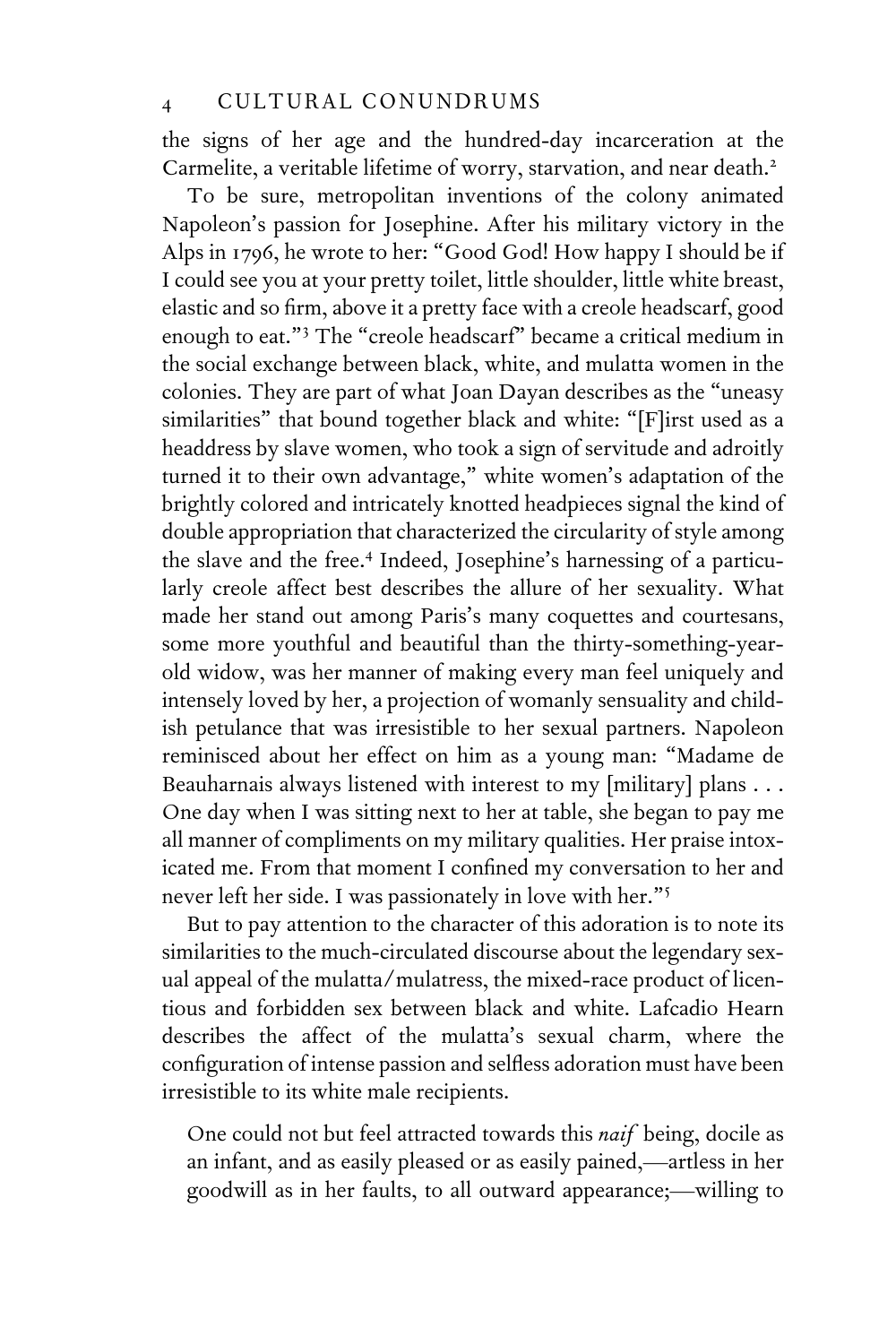give her youth, her beauty, her caresses to some one in exchange for the promise to love her . . . And that desire to please—which the fille-de-colour seemed to prevail above all other motives of action (maternal affection excepted)—could have appeared absolutely natural only to those who never reflected that even sentiment had been artificially cultivated by slavery.

She asked for so little,—accepted a gift with such childish pleasure,—submitting so unresistingly to the will of the man who promised to love her. She bore him children—such beautiful children!—whom he rarely acknowledged, and was never asked to legitimize;—and she did not ask perpetual affection notwithstanding,—regarded the relation as a necessarily temporary one, to be sooner or later dissolved by the marriage of her children's father. If deceived in all things,—if absolutely ill-treated and left destitute, she did not lose faith in human nature: she was a born optimist, believing most men good;—she would make a home for another and serve him better than any slave . . . *"Nee de l'amour,"* says a creole writer, "la fille-de-colour vit d'damour, de rires, et d'ou*blis."* <sup>6</sup>

"Born of love to live for love," the mulatta is slavery's best projection of its economic and social interest. As a willing agent in what Mary Louise Pratt describes as "transracial love plots," the mulatta enables the social "imaginings in which European supremacy is guaranteed by affective and social bonding: in which sex replaces slavery as the way others are seen to belong to the white man; in which romantic love rather than filial servitude or force guarantee the willful submission of the colonized."<sup>7</sup> But if Josephine Tascher transformed herself into a slave of love to get the attention of the officer who would be emperor, the economics of desire revolving around sugar and slavery procured her the marriage offer that she desperately craved. Bonaparte's proposal was secured when Josephine styled herself as a beneficiary of a much-exaggerated sugar fortune lodged at her family estate in Trois-Islets, Martinique. In Josephine's time, white men married sugar heiresses, never their mulattas.

If Napoleon was seduced by the multiple benefits of this white creole woman (whose body refracted a composite of sentiments—both sexual and economic—of slave and slave mistress), so, too, the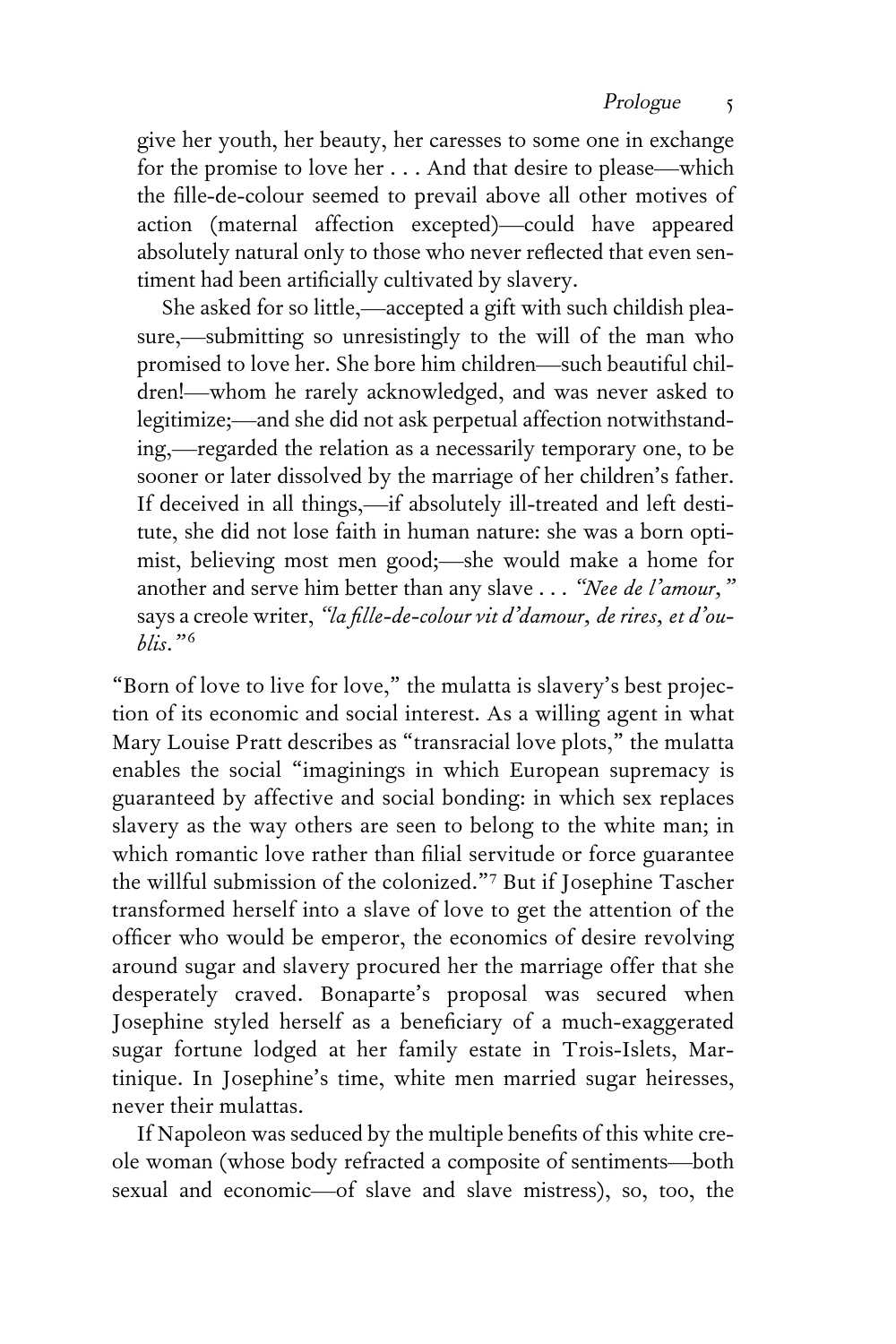modalities of her "execution" in 1991 in Fort-de-France, Martinique, are doubly burdened. As a postcolonial performance—it bears all the character of Caribbean protest: refusal of colonial iconography and substitution of metropolitan history and language with native memory and creole *parole*—the statue's defacing nonetheless reproduces the most iconic of France's modern symbols. When Dr. Guillotin perfected his death machine, it was an instrument to reflect the best values of the Enlightenment: the guillotine, as historian Antoine de Baecque describes it, was not only "to shorten and 'despectacularize' the torture . . . [but to] allow the torture to be rationalized and made uniform," so that "all the condemned die in an identical way" and "the symbolic localization of the penalty on the body is reduced."<sup>8</sup> But its use in revolutionary France, where it was put into motion to make quick and egalitarian spectacles of death, reified—even more so than the modes of ancien régime torture described eloquently in Michel Foucault's *Discipline and Punish*<sup>9</sup> —intense forms of specularization of the dead. Corpses thus became symbolic of the utopic and pathological in the many refractions of the Revolution's ideological work. De Baecque explains: "The French Revolution in its central episode represented itself as a tragedy, in the profound ancient sense of the word: on dead bodies is conferred the power to discourse about the city. The corpse is the sign of death of the enemy, the mutilated and scorned remains of 'guilty victims' whose wounds are the bloody signature of the Terror; it reveals the 'cruelty' of the conspirators and counterrevolutionaries, it falls under the blade of the guillotine."<sup>10</sup> Josephine's beheaded image in contemporary Fort-de-France enacts all the specularity of the Revolution's doubled obsessions—that of a cleansed social space made possible by the spilled blood of the offender. But corpses in general—and beheadings in particular—are iconic tropes of yet another of the Caribbean's old worlds; they were prominent trophies in the Afro-restorative efforts of the enslaved to fight their way out of the brutalities of New World slavery. When the Scotsman John Gabriel Stedman came upon the massacre of a platoon of Dutch soldiers in the Guiana interior, by black and mulatto maroons, he made William Blake, his poet-engraver, reproduce the scene of seven disembodied soldiers' skulls planted at the ends of sticks by their black captors.<sup>11</sup> Joan Dayan reports the habit of planters in French Saint-Domingue to disfigure the dead bodies of slaves who committed suicide, in the hopes that the sight of the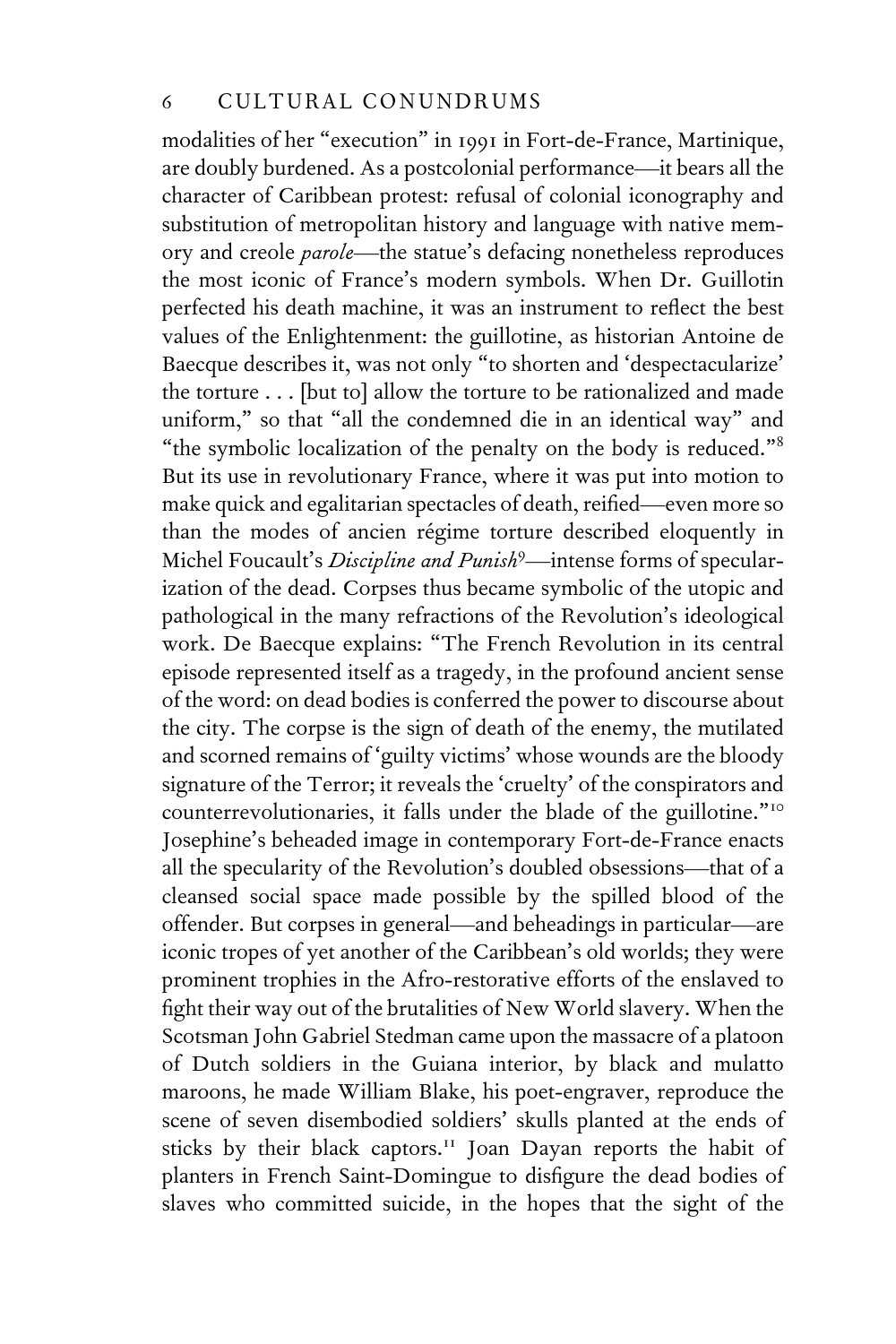

Revolutionary punishment: the head of Louis XVI. (© Corbis/Betteman.)

viciously mangled corpses would suspend the rash of slave suicides that were believed to transport its victims back to Africa. Dayan notes, "This gruesome bodily deformation shows how profoundly whites both understood and perverted the mysteries of the spirit: no African would want a homecoming with such a mangled visage."<sup>12</sup> In the iconic mélange of France and Africa, one wonders what the Martinican rebels did with Empress Josephine's marble head?

The Fort-de-France statue, chiseled by Vital Debray, memorialized the Josephine of the coronation ceremony made famous by the court painting of Jacques-Louis David rather than the Josephine of the borrowed madras-headscarves. To pause on Lafcadio Hearn's 1890 description of the "marble memory of Josephine" is to have immediate access to the colonial weight of her historical meanings on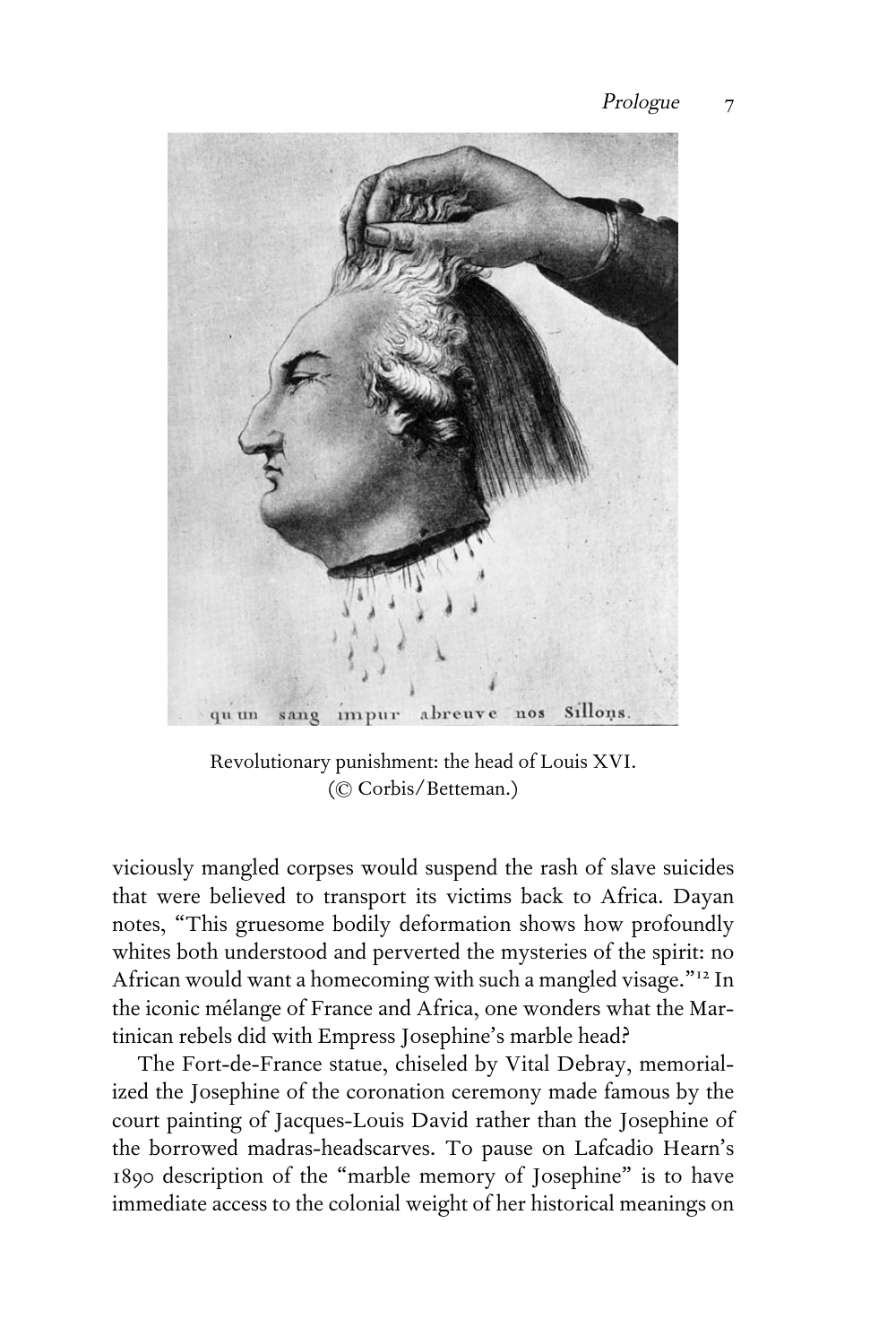## 8 CULTURAL CONUNDRUMS



Suriname punishment: the skulls of Lieutenant Lepper and six of his men. (Courtesy of the Edward E. Ayer Collection, the Newberry Library, Chicago.)

Martinique. As Hearn, an American traveler in the French West Indies, stumbled into Fort-de-France (then the island's second major city after its gracious and vibrant capital, Saint-Pierre), he was struck by the city's single architectural wonder.

I went to look at the white dream of her there, a creation of mastersculptors . . . It seemed to me absolutely lovely.

Sea winds have bitten it; tropical rains have streaked it: some microscopic growth has darkened the exquisite hollow of the throat. And yet such is the human charm of the figure that you almost fancy you are gazing at a living presence . . . Perhaps the profile is less artistically real,—statuesque to the point of betraying the chisel; but when you look straight up into the sweet creole face,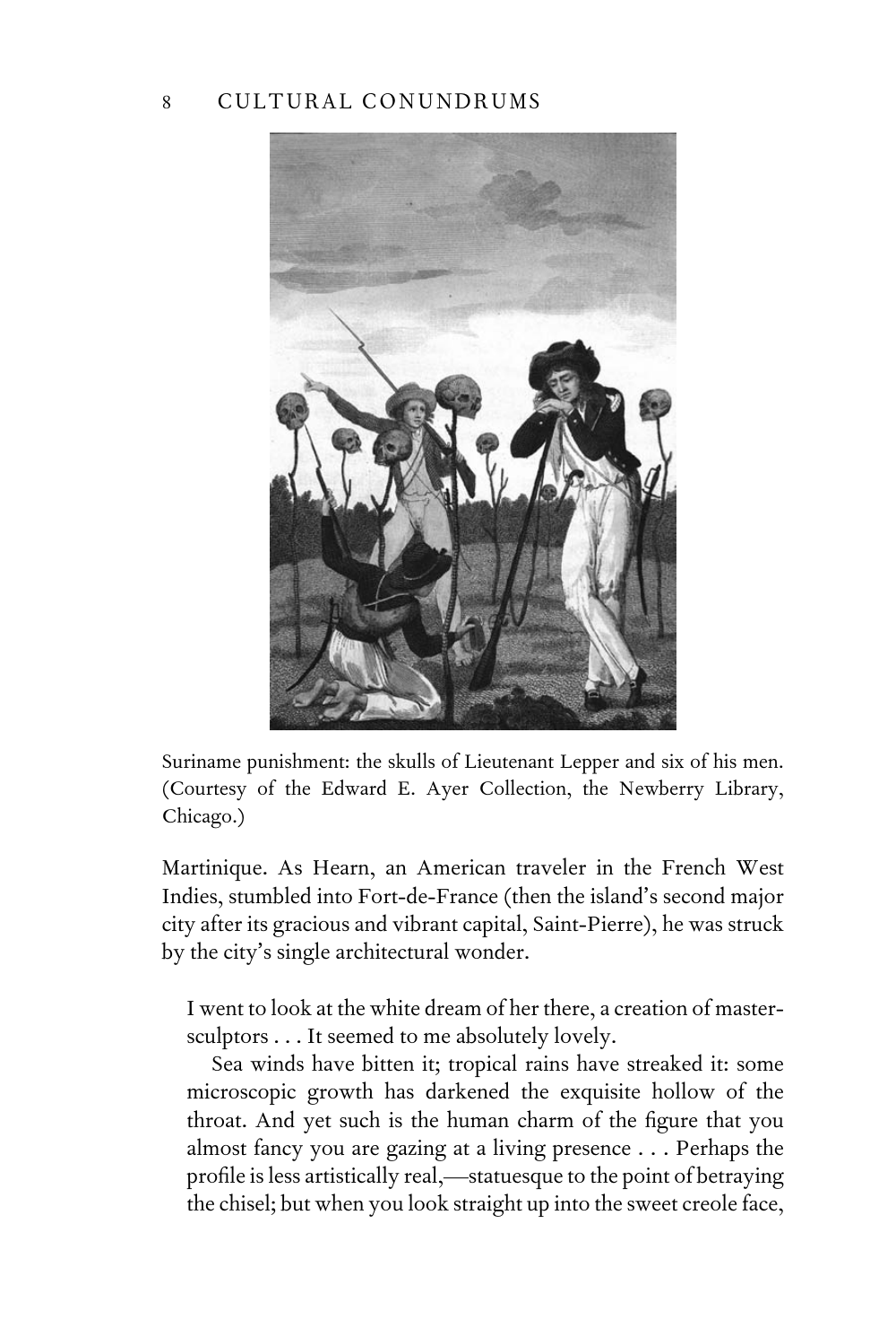

Lafcadio Hearn's Josephine

you can believe she lives: all the wonderful West Indian charm of the woman is there.

She is standing just in the centre of the Savane, robed in the fashion of the First Empire, with gracious arms and shoulders bare: one hand leans on a medallion bearing the eagle profile of Napoleon. . . . Seven tall palms stand in a circle around her, lifting their comely heads into the blue glory of the tropical day. Within their enchanted circle you feel that you tread holy ground,—the sacred soil of artist and poet;—here the recollections of memoirwriters vanish away; the gossip of history so hushed for you; you no longer care to know how rumor has it that she spoke or smiled or wept: only the bewitchment of her lives under the thin, soft, swaying shadows of those feminine palms . . . Over violet light, she is looking back to the place of her birth, back to beautiful drowsy Trois-Islets,—and always with the same half-dreaming, half-plaintive smile,—unutterably touching.<sup>13</sup>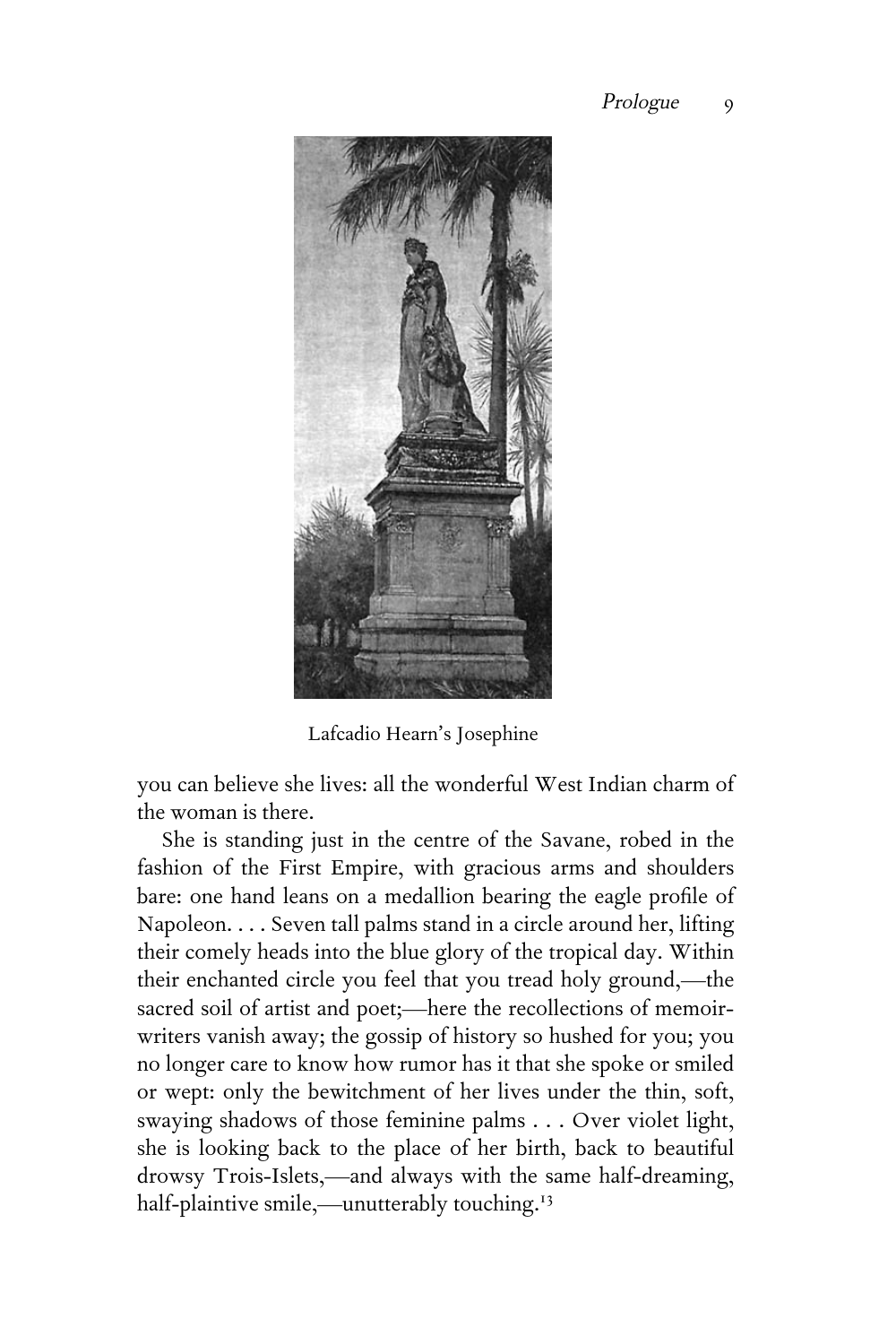

Mulatress in Martinique headscarf

Hearn's tremulous prose, with its many parentheses and ellipses, conveys both the wonder of Josephine's memory and the history of gossip and scandal that had always been the sullied underside of her "royal" status. Sordid pamphlets about her sex life were distributed in Paris among the memorials of her death in 1814, and the ex-lovers of her Directory days, most notably the sensualist Paul Barras, had already penned exposés about her sexual profligacy and her habit-Barras is particularly emphatic about this—of feigning love in the throes of her passion. Barras notes: "The men who possessed her may have flattered themselves on her apparently passionate abandon, but the lubricious creole never for a moment lost sight of business. Her heart played no part in her physical enjoyment."<sup>14</sup> Taken together, such examples of memorializing display all that is compromised and indeed shameful—about Martinique's historical past. Although Edouard Glissant, the island's most famous living postcolonialist writer and intellectual, does not name her outright, it could only be Josephine Tasher who is invoked in his scathing parenthetical sentence about the colonial meanings of Martinique's ancestral past, a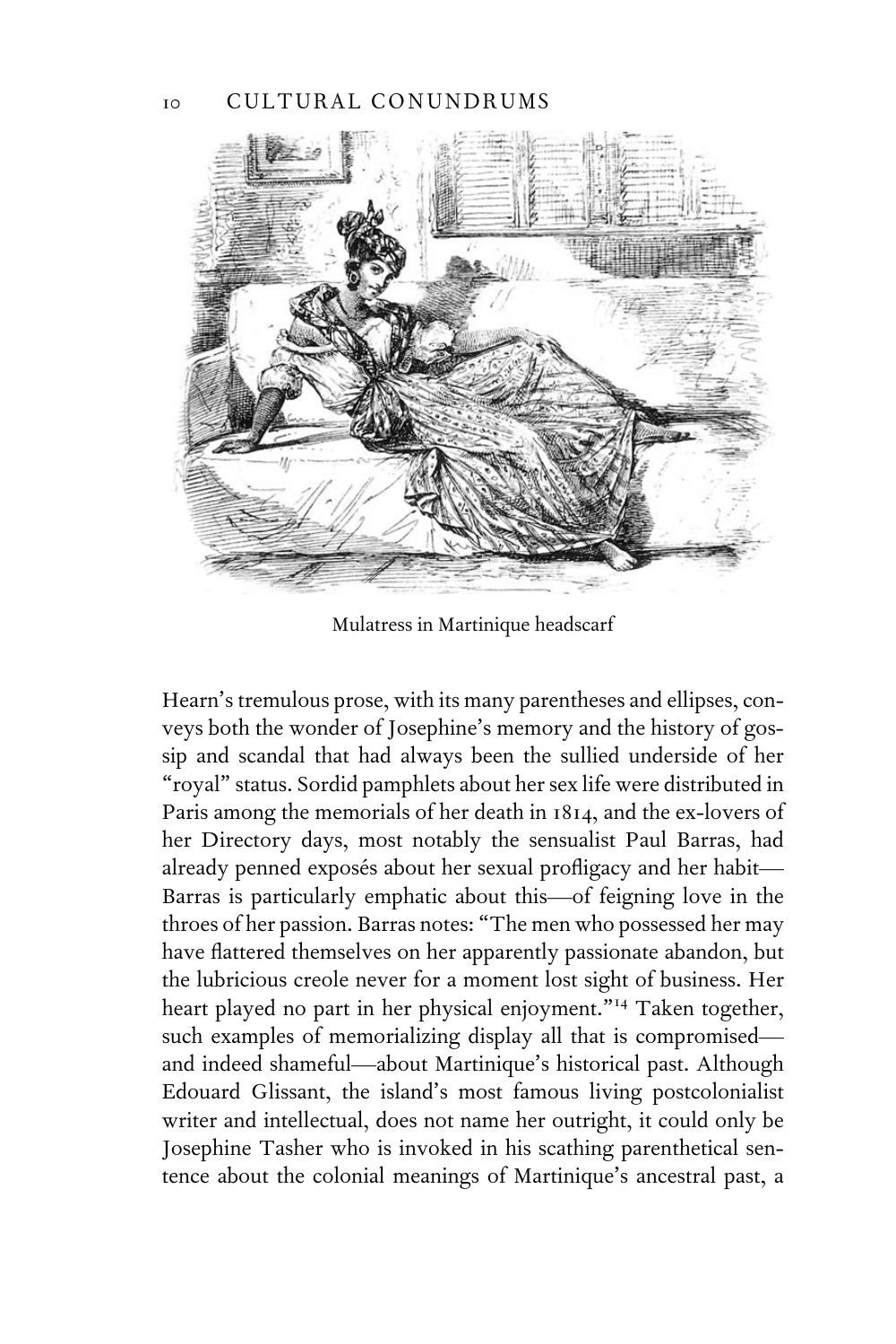

Josephine Bonaparte. (© Corbis/Betteman.)

past that prevents the emergence of a more heroic—and manly autochthonous historical legacy: "[T]he official history of Martinique (totally fashioned according to Western ideology, naturally) has been conceived in terms of the list of discoverers and governors of this country, without taking into account the sovereign beauties since there were no male sovereigns—that it has produced. (Those are indeed the key chapters of our official history. The Martinican elite can see 'power' only in the shape of the female thigh. Empress, queen, courtesan: History for them is nothing but a submission to pleasure, where the male is dominant; the male is Other. This notion of history as pleasure is about making oneself available.)"15 Could the act of Josephine's symbolic decapitation in 1991, the stroke that makes collective violence against what Lafcadio Hearn names as the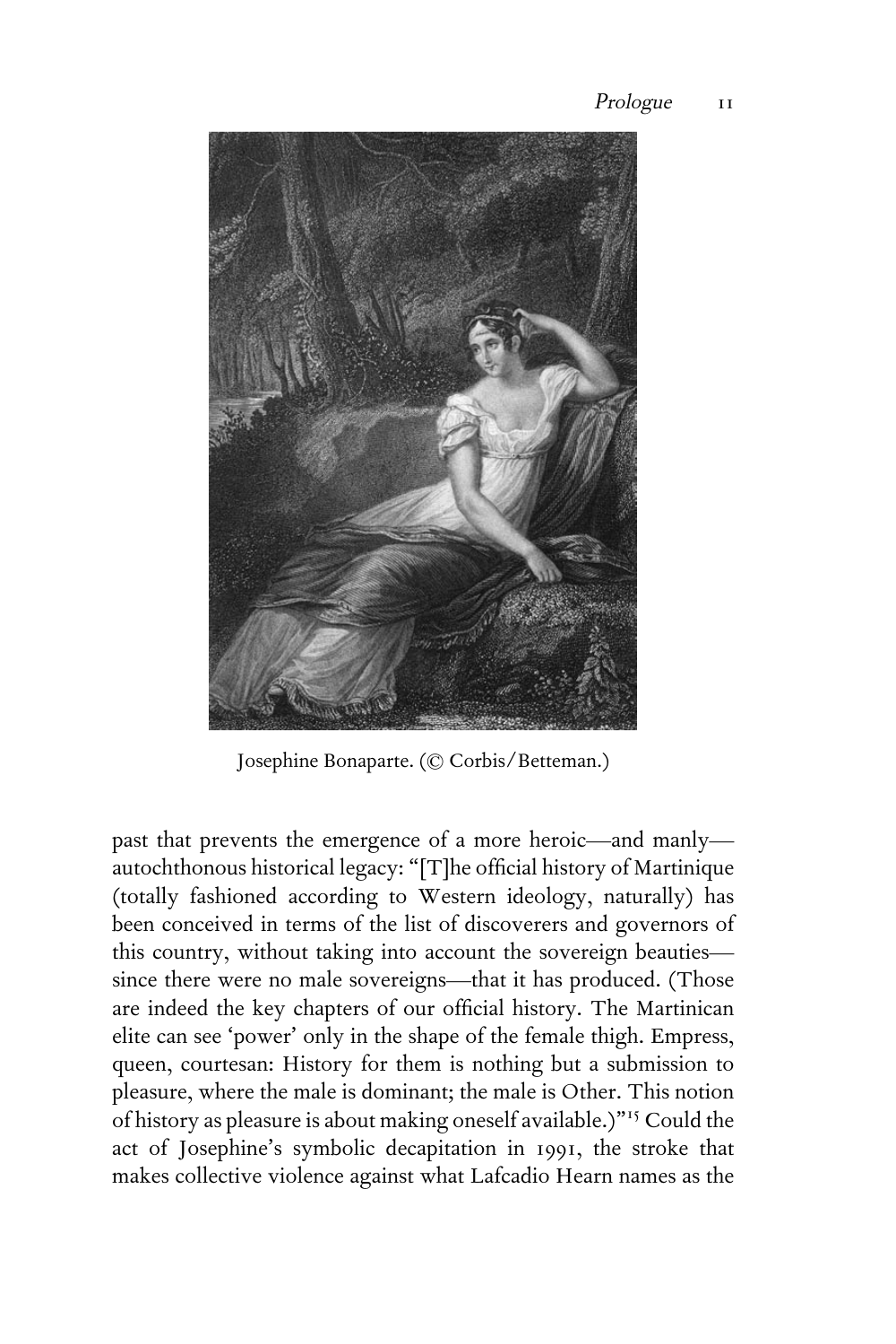"white dream" of her memory, be the first example of Glissant's yearning for an "exploded discourse," for "a revolutionary and *national* theater of the people"?<sup>16</sup>

If the script of postcoloniality is enacted through the spectacle of Josephine's bloodied and headless body in contemporary Fort-de-France, this book is concerned with the character of such performances; the nature of the histories, identities, and politics they unleash; and the social investments they are made to bear. *Cultural Conundrums* attempts to understand how and why "the cultural"—a term that glosses, but is not limited to, understandings of Caribbean popular histories, secular and religious expressivities, practices and experiences of the "everyday," and individual and communal vernacular styles—is such a category of significance today. Moreover, it takes seriously the weight of the claim made by the Trinidadian C. L. R. James (a man whose prodigious thinking about the meanings of Caribbean cultural performativity is both the guide and counterpoint to the ideas presented here) that "the African who made the Middle Passage and came to live in the West Indies was an entirely new historical and social category."<sup>17</sup> To be attuned, in the manner of Ralph Ellison's protagonist-sage in *Invisible Man,* to the "lower frequencies" of James's pronouncement is to witness in Caribbean subjectivity something like a Dionysian flash of catastrophe, bewilderment, and chaos—a flash that is both the product of colonial encounter and the impetus of postcolonial reconstructions. *Cultural Conundrums* brings together unconventional pairings of Caribbean personalities and cultural events and makes the perspective and poetics of the disjunctive a point of entry into the history of twentiethcentury cultural production and the intellectual arguments that the histories of these personalities and events are made to bear. This book is written with an ear to the discord that continues to conjure up creative and bewildering cultural products and communities; it makes the protean, frenetic, and improvisatory character of Caribbean cultural productivity—its capacity to shape itself from disparate sources and its refusal to be straightjacketed by any single set of meanings both a programmatic and formal template for a new kind of scholarly investigation. In its investigation of the histories of cricket and beauty pageants, Carnival and dancehalls, this book does not aim to present itself as an expansive history of discrete cultural formations in the twentieth-century anglophone Caribbean—much of this scholarship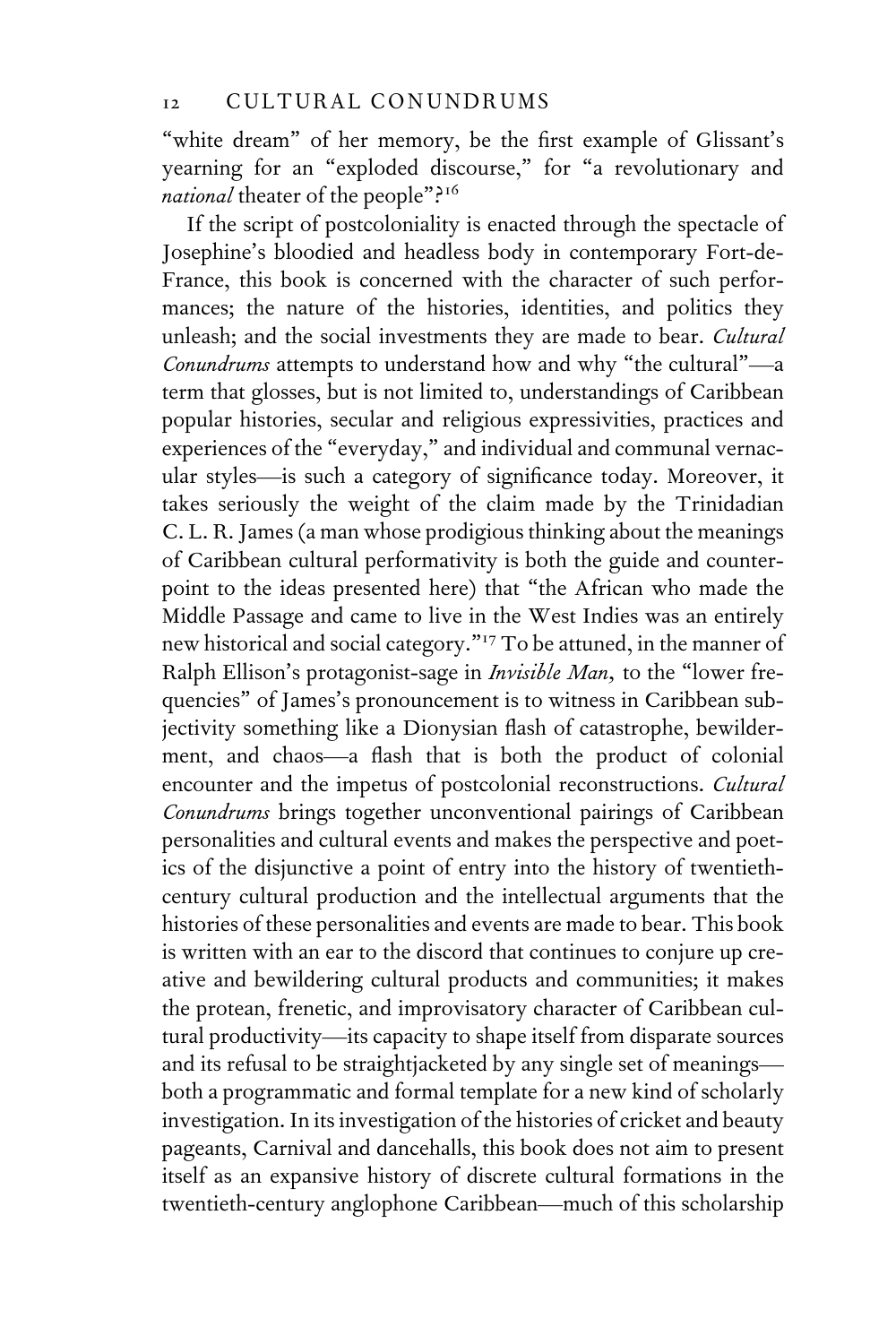has already been capably written. Rather, this book is concerned with capturing the manner that these histories, emerging with lightning speed throughout the century, converge and cauterize upon each other.

The unconventional linkages this book makes between discrete cultural practices and differently raced and gendered cultural heroes—its idiosyncratic juxtaposition of histories and geographies—makes for the delineation of a Caribbean cultural history where the blind spots of burgeoning regional cultural studies become visible. The recent prodigious outpouring of West Indian cricket scholarship, much of it brilliantly written and researched and contributing to a global historiography of sports, makes opaque what is easily the central preoccupation of Caribbean scholarly investigation today: the full tally of the meanings that the women bring to the discourses of Caribbean ontology. There is hardly a narrative of emergent postcolonial cricket that even comes close to naming the concession that prefaces Grant Farred's study of postapartheid sporting culture in South Africa—that "sport's practices replicate patriarchy" in that they are "always gendered male."<sup>18</sup> To make obvious this point and to historicize the exclusions of a cadre of male cultural writers that have made invisible the cultural work of women, I retell the story of nascent Caribbean cricket alongside that of regional beauty pageants. I thus recast what counts as culture. The discordant continuities that link the history of Caribbean cricket, an area of cultural study that has become a growth industry of late, with the considerably less studied—but certainly no less popularly consumed—history of beauty contests in the region show that women's performativity on the pageant podium is structurally freighted to reproduce the meanings imposed on the body of the national cricket hero: quite simply, national beauty queens are, and have always been, "recognized" (in the Althusserian sense of the term) as national representatives. Considering the ideological destiny of both cultural arenas, distinct as they are as specifically gendered sites of play, tells a fuller story not only of the struggle to nationalize colonial institutions but of how narratives of "arrival" become burdened with equally spectacular moments where cricketers and queens find themselves and their performances entangled in politics of misrecognition. Like cricket, Caribbean beauty pageants speak both of the triumph of the postcolonial consolidation of a national cultural sphere and of its vulner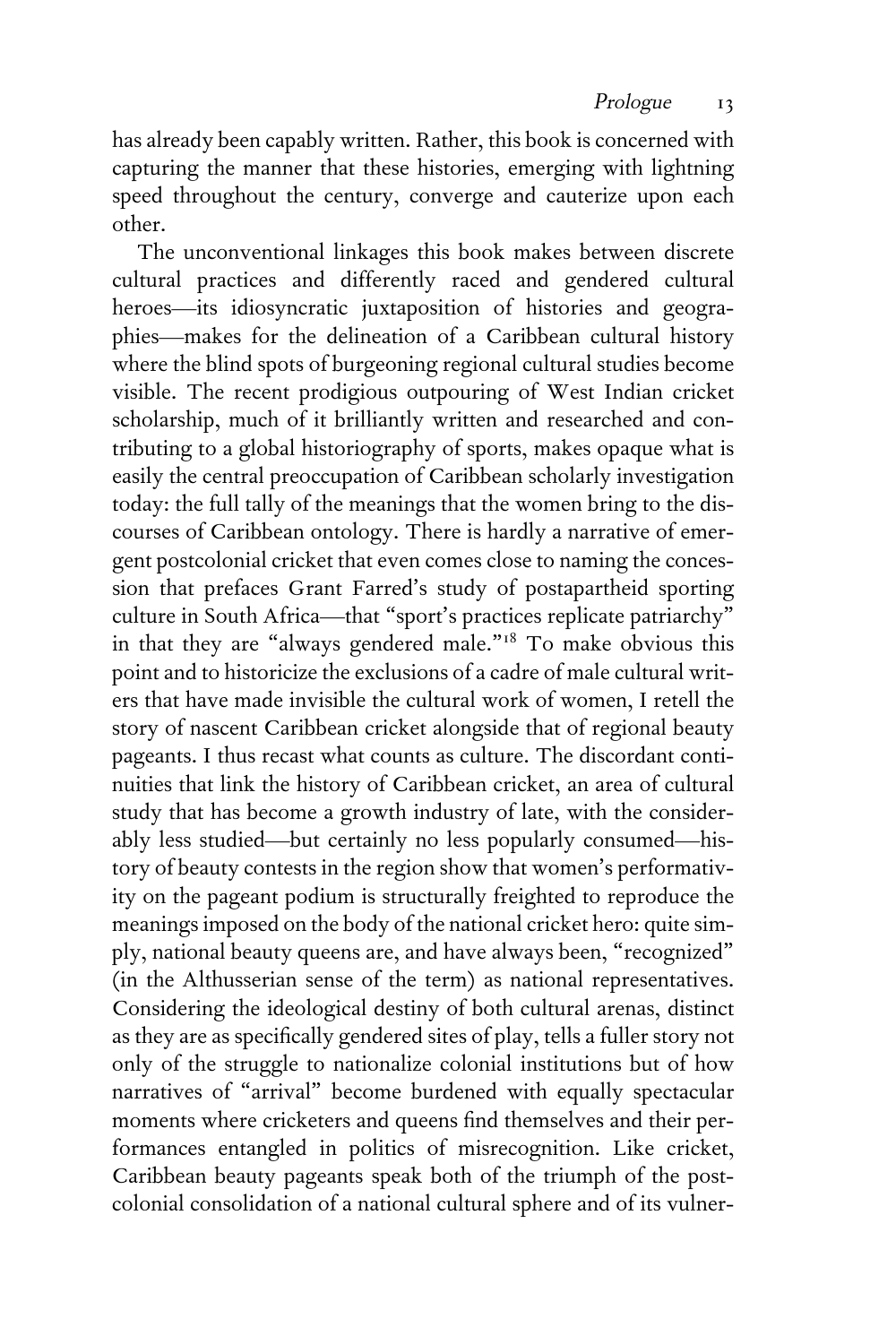ability to the changing script of priorities necessitated by global capitalist imperatives. Contrary to the perspective of many Caribbean cultural nationalists who see the interface between local and global cultural networks as an essentially unequal and debilitating encounter, one that shifts the hermeneutic ground on which the meanings of national culture depend, this book makes interpretive use of those encounters to lay bare the protocols and expectations of cultural meaning making in the region.

*Cultural Conundrums* is particularly interested in the social passions invested in the Caribbean cultural arena, in the metaphors political, social, and economic—that the expressive performance is made to bear. While the historical trajectory of this book looks back to the time of anticolonial ferment in the anglophone West Indies prior to the culmination of independence in the 1960s, its openended narratives are ultimately about the present. In the same way that the defacing of Josephine's monument—bold, wickedly creative in its figurative reversals, and portentous in its meaning about politics and the political—occurred at a historical moment when the political questions it raised could not be solved by the conventional teleology of national sovereignty (nationalist movements for independence are all but dead on the island), the political character of the postcolonial performative remains in question today. Just as Earl Lovelace's meditations on Trinidad's Carnival in his famous novel *The Dragon Can't Dance* instantiate a host of questions about the efficacy of performance to transform the political arena, Josephine's beheading tells something about the limitations of formal politics as a mode of community redress. This raises a constituent preoccupation of this book and its arguments: the status of and intellectual investment in the location of a "politics" of Caribbean culture. *Cultural Conundrums* pauses on, rather than assumes, the linkage between the cultural and political, and in so doing, the book consciously works against the grain of a long tradition of cultural interpretation in the region. The orthodoxy that sees cultural expression simply as an extension of resistance politics has no interpretive mechanism to make productive analysis of the new modes and meanings of Caribbean cultural articulation in the present. More notably, it has failed to take seriously contemporary culture's most persistent message about regional politics today: its indictment of postcolonial party politics as a mode of failure. If, as Belinda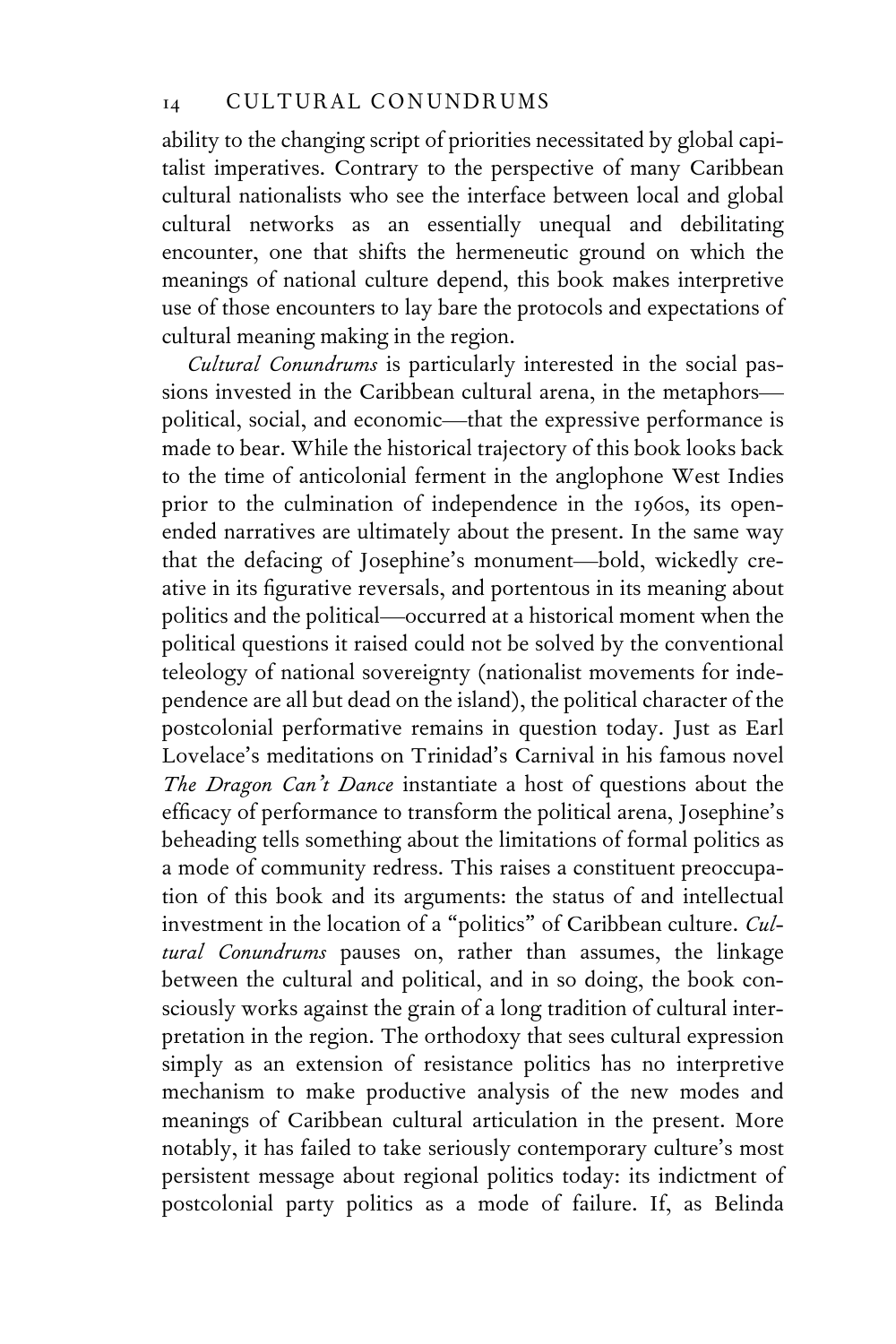Edmondson reminds us, "the recovery of the almost-revolutions of Caribbean history" is a unifying characteristic of contemporary Caribbean counterdiscursivity,<sup>19</sup> what meanings about the political should we discern from the fact that postcolonial culture hovers in the tensions between the possibility of a renewed social order and the deferral of such potentiality?

Of course, these conclusions are the very inverse of the body of interpretation brought to anglophone popular culture since the early twentieth century. While regional centers of higher learning have been slow to institutionalize the kind of cultural studies disciplinary practices informed by such theoreticians as Pierre Bourdieu and Jean-François Lyotard, whose writings have structured the field in the American and British academy, much in the subaltern character of Caribbean postcolonial intellectualism since the nineteenth century—in its philosophical, epistemological, and ethical engagements—presages the kinds of intellectual presumptions and practices that have coalesced into the discipline of cultural studies lately. Regional cultural production borne from the crucible of slavery, forced migration, and colonization was always fraught with the foundational issue of cultural studies investigation, the question of power, generally, and of the center-periphery relations that instantiated colonial domination in the region, in particular. Life under colonialism made visible the centrality of culture as a trenchant, if contested, field of production, whose political, social, and psychological meanings were often explicit. In some ways, all Caribbean peoples are beneficiaries of a highly developed sense of what was at stake in the work of culture and its interpretive mechanisms. Historical accounts of the rise of nationalist ideology in the Caribbean region almost always begin in the cultural arena, where black sensitivity about the image of its postemancipatory societies launched a small, but significant, body of work in defense of the region's disenfranchised, African-descended peoples and their social world.<sup>20</sup> Early correctives, such as the famed monographs penned by the self-taught black Trinidadian schoolmaster J. J. Thomas (*Froudacity* in 1889 and *The Theory and Practice of Creole Grammar* in 1869), made a vigorous case for the integrity of West Indian society through the recuperation of its African-inflected, but essentially creolized, cultural origins.<sup>21</sup> Culture, particularly in the recuperative antiracist arguments that sought to explain and rationalize popular Afro-Caribbean ethical-religious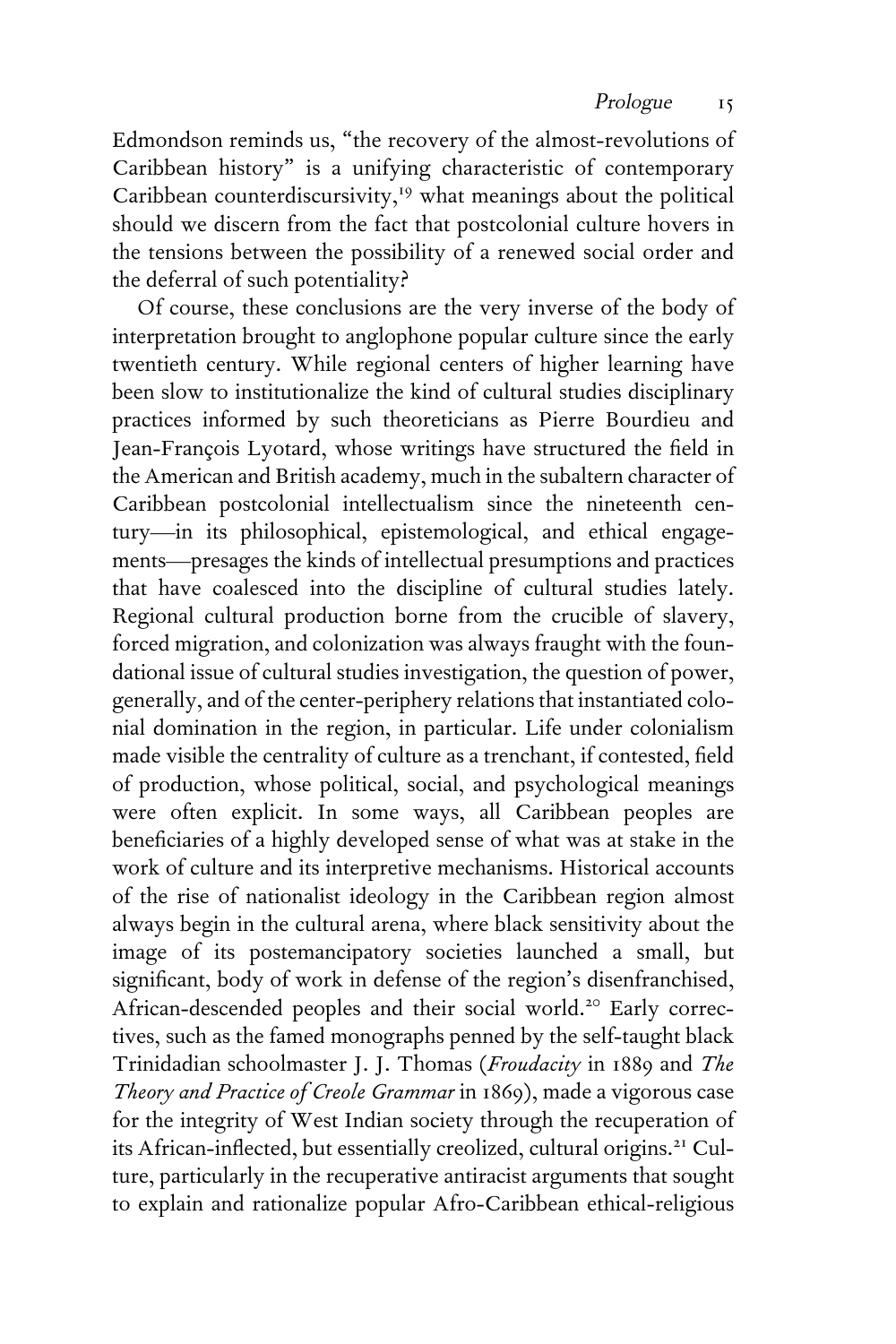ritual, the most mystified and misunderstood arena of regional expression,<sup>22</sup> became the terrain for a sustained political argument about difference and identity. Even more significantly, the efforts to find integrity and internal logic in the apparently confused and chaotic display of everyday expression formed the conceptual ground for a set of interpretive practices and cognitive mechanisms through which Afro-Caribbean cultural practices were to be read. Culture or, more properly, the radical ways-of-reading strategies that were developed through postcolonial critique—became the foundation for a vanguard Caribbean intellectual tradition in which resistance and opposition emerge as prominent themes from the complex caldron of Afro-creole popular expressivity.

I have conceived this book as both an homage to and a critique of this venerable tradition. The contention that an "art of resistance" (to use Michel de Certeau's much celebrated phrase)<sup>23</sup> is lodged in the practices of the everyday has been a hallmark of postcolonial Caribbean thought for close to a century. I can think of no novelist, political theorist, historian, or sociologist sympathetic to the recuperation of the Afro-Caribbean whose work does not begin with the premise that the cultural and political worlds of the oppressed are conjoined entities—that as members of the black working class have been denied state-sponsored outlets for self-determination, their articulations of religiosity, choices about work and play, patterns of consumption, and struggles for personal dignity and respect have coalesced into a shifting, but ideologically discrete, subaltern political worldview. However positively or negatively viewed, the belief that black Caribbean culture was the host to a submerged and repressed political consciousness was an important starting point of the Afro-Caribbean interpretive enterprise, and out of it emerges some of the region's best sociology, history, fiction, and poetry. *Cultural Conundrums* traces the history of the linkages made between the cultural and the political in twentieth-century Caribbean intellectual life, while showing how such a conjoining has limited our understanding of both categories, particularly in the murky enterprise of making meaning in the world of our present. In the narratives and cultural histories I present here are the sketchings of an anglophone Caribbean intellectual history (a history largely unknown to cultural theorists outside the region) and of the local modes of cultural literacy it generated. While *Cultural Conundrums* asks the constituent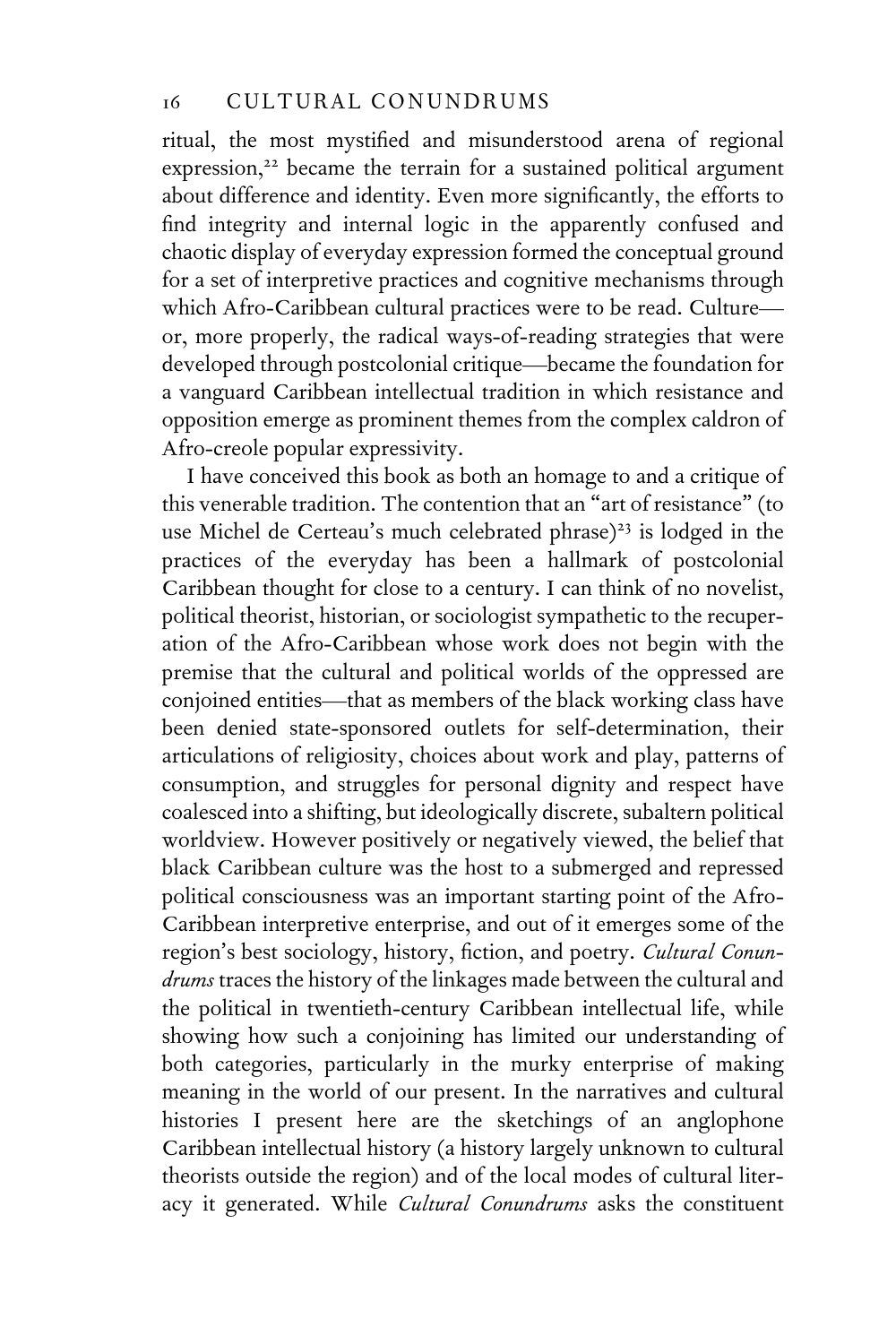questions of any cultural studies enterprise—questions that make visible the epistemes of knowledge produced by a vanguard postcolonial intelligentsia—this book's itinerant scope (its open-ended narratives and circuitous plots) emphasizes the unrecoverable and the unknowable in all Caribbean cultural manifestation. Here, the book makes productive use of a "poeticist" imperative (to borrow a phrase from the Antiguan philosopher Paget Henry)<sup>24</sup> that is closely allied to Afro-Caribbean empirical effort. Because so much of Afro-Caribbean cultural history is lodged in the chorus of everyday public opinion (in gossip, in barroom braggadocio, in the jokes and asides circulated in calypso songs, in the bawdy verbal exchanges dancehall deejays hurl at each other), *Cultural Conundrums* makes imaginative use of the conjecture from "throwaway" speech (*cass-cass* and *sousou*) and other *disiecta membra* of Caribbean orality.<sup>25</sup>

This book is framed by the work of two Caribbean intellectuals whose philosophizing is particularly mindful of vernaculars from below. Poet, historian, and philosopher are entwined in the biographical lives and intellectual preoccupation of two great regional postcolonial thinkers whose lives and scholarship are mapped in this book: the Trinidadian-born Marxist C. L. R. James and the Jamaican scholar and cultural critic Sylvia Wynter. Bringing these two figures together—one dead, the other living; one a man whose place in a tradition of anglophone Caribbean intellectual dissent is assured, the other a woman whose claim to that tradition is less universally recognized<sup>26</sup>—engages a crucial value of the epistemic categories inaugurated by Caribbean postcoloniality. If, as Faith Smith's intellectual biography of J. J. Thomas makes clear,<sup>27</sup> racial difference is the critical modality from which a vanguard Afro-Caribbean intellectualism is produced and performed, how and when does gender and/or sexual difference assume the same interpretive value? *Cultural Conundrums* pays keen attention to the torturous circuits through which a radical Caribbean alterity built on gender and sexual identity fails to emerge as postcolonial grand narrative. Historicizing that failure is both an undercurrent of this book and the configuration of the conclusion to the story I want to tell about the mutilated remains of Josephine's image in contemporary Fort-de-France.

Across the Savane from where the empress's headless statue remains since its decapitation in 1991 (perhaps the authorities deemed it too expensive to affix a new head or felt its replacement would ini-